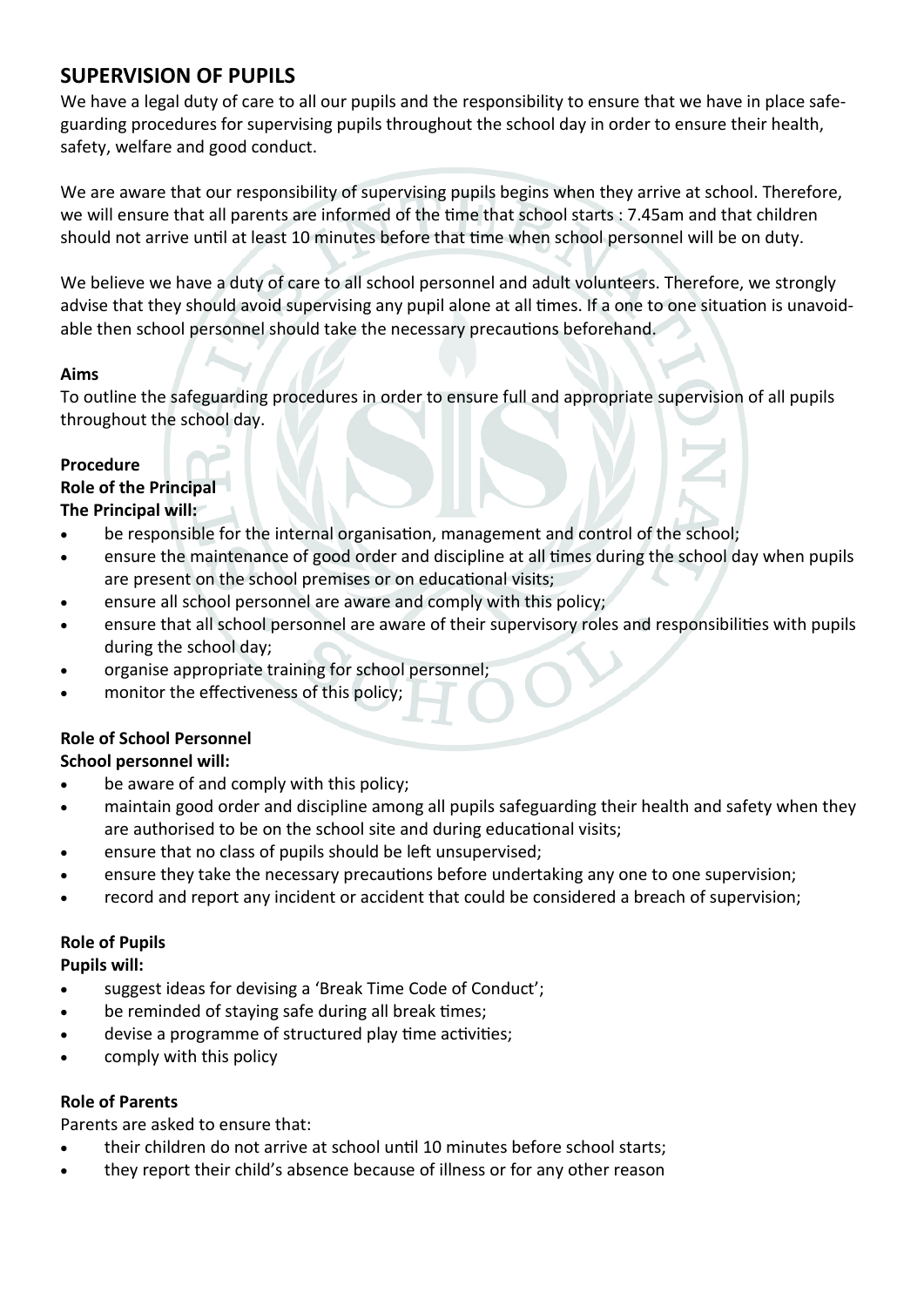#### **Supervision before School Starts School personnel will:**

- be on duty 15 minutes prior to school begins;
- ensure that all pupils enter the school building and go to their classes where their class teacher and support staff will supervise them

## **Supervision at Break Times**

## **The Principal (or Vice-Principal) will:**

- ensure duty rotas are in place so that there is adequate supervision for both indoors and outdoors;
- ensure procedures and duties are clearly understood by all involved with pupil supervision;
- ensure duty teachers begin supervision promptly;
- act as line manager at break times when teachers and support staff are on duty;
- ensure good lines of communication are in place to ensure the overall safety of the pupils at these times;
- ensure procedures for dealing with accidents are in place;
- ensure all accidents are recorded in the appropriate accidents books;
- ensure parents are notified of any accident especially head injuries;
- ensure school personnel are trained in emergency first aid

## **Supervision during Wet Weather**

During wet weather pupils will be:

- allowed into the school hall at the beginning of the school day where they will be supervised until school starts;
- supervised in the school hall during wet break times
- supervised in their classrooms at lunchtime by midday supervisors

#### **Midday Supervision**

We have a legal duty of care for all pupils during lunchtime with supervision being undertaken by a statutory number of midday supervisors.

At lunchtime pupils who go home are:

- the responsibility of their parents;
- not expected back for the afternoon session until 10 minutes before school starts

## **Supervision after School**

At the end of the school day school personnel will ensure:

- the safe exit of all pupils from the school site;
- parents are contacted if children are not collected;
- uncollected children remain in school until they are collected by their parent/carer or named person;
- all pupils who travel by school bus or taxi are safely escorted to and handed over to the appropriate drivers and travel escorts

## **Supervision during Extra-Curricular Activities**

School personnel or the outside provider of the activity will:

- supervise the pupils during and after the activity;
- ensure the safe exit of all pupils from the school site;
- contact parents if children are not collected;
- ensure all uncollected children remain in school until they are collected by their parent/carer or named person